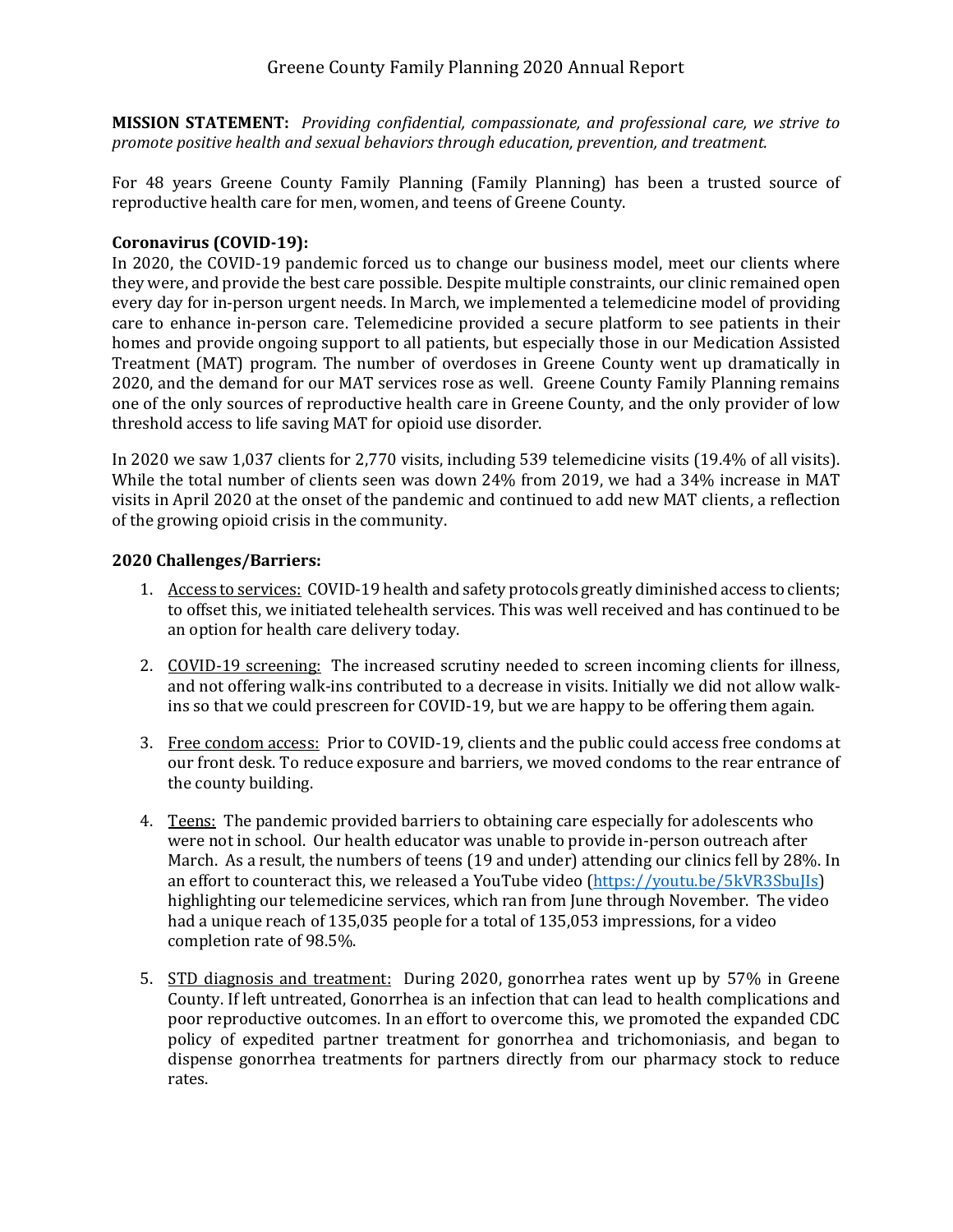- 6. Funding: The New York State Family Planning program withdrew from the federal Title X program. Fortunately the loss of federal funds was offset by the NYSDOH, keeping our grant at the same rate.
- 7. Staffing: The workload from the pandemic was undertaken by all branches of Public Health including Family Planning. From the beginning, Family Planning staff collaborated and volunteered to work weekends to support COVID-19 contact tracing efforts, deliver quarantine orders, and answer phones. In 2020, Family Planning staff provided 2,567 hours for COVID-19. This increased workload was in addition to staffing shortages due to one Nurse Practitioner's medical leave and another's retirement.

Despite the above barriers, the goals for 2020 were modest and achieved:

- 1. Continue to provide safe, confidential care through clinic visits and telemedicine to meet the needs of the community we serve in spite of the obstacle of the pandemic.
- 2. Maintain fiscal responsibility to the community by maximizing our resources and working diligently to keep costs down, and still provide safe compassionate care.
- 3. In July 2020, Family Planning and Greene County Mental Health began meeting bi-weekly with the goal of increasing collaboration to improve access for our clients. Staff sent bidirectional referrals using the same electronic medical record, Medent, which led to improvements in care for some of the most vulnerable citizens of Greene County. The goal of co-location of services was advanced in 2021 with an MSW and NP seeing clients in the Family Planning clinic in Catskill.

----------------------------------------------------------------------

At its very core Family Planning is a public health program with the following goals:

#### **Prevent unintended pregnancies and promote and plan healthy births:**

We offer a range of effective to highly effective contraceptive methods with same day access, low cost, and counseling to plan a healthy pregnancy.

The table below shows how this clinic's work prevents unintended pregnancies. The number of pregnancies averted by use of family planning services was calculated by Ahlers software. It is accomplished by estimating the number of pregnancies expected in the absence of the program (on the basis of preprogram contraceptive use) and subtracting the number of pregnancies expected among women using contraceptives.



(Ahlers data annual report, Greene County Family Planning, 2013-2020)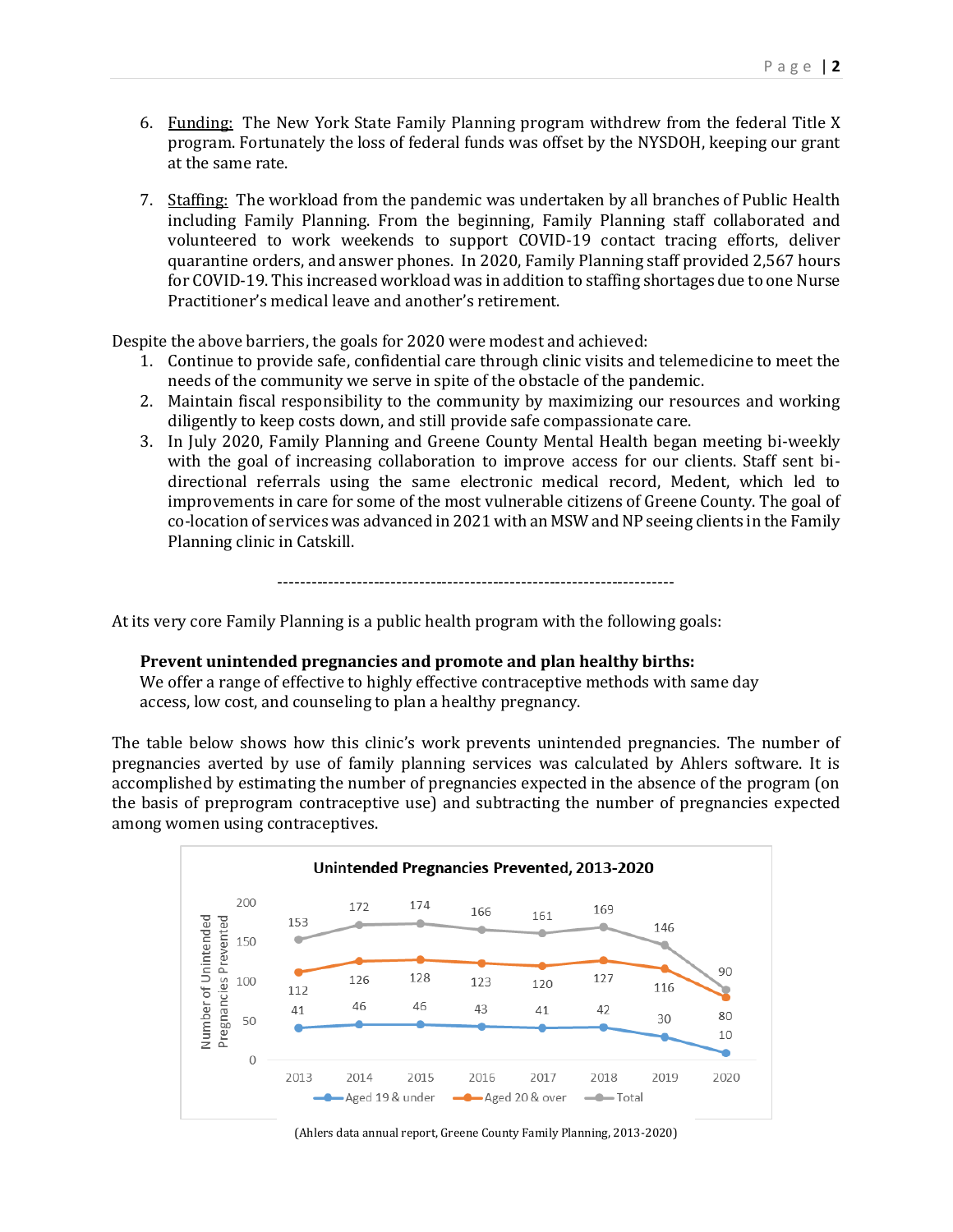Translated into dollars:

- In one year, the program has saved: 90 (2020 total) x \$12,770\* = \$1,149,300 x 52%= **\$597,636\*\***
- Over eight years, the program saved: 1,231 (2013-2020 total) x \$12,770\* = \$15,719,870 x 60% = **\$9,431,922\*\***

*\*The cost of a publicly funded birth in 2010* averaged *\$12,770 for prenatal care, labor and delivery, postpartum care, and 12 months of infant care. (National and State Estimates for 2010, New York*: *Guttmacher Institute, 2015)*

*\*\*Amounts are based on Medicaid client estimates.*

## **Prevent the spread of Sexually transmitted diseases and HIV:**

We offer testing and treatments for all of the most common STD's including chlamydia (923), gonorrhea (924), HPV, and herpes. Because of COVID-19, the number of STD tests performed was down by 21%.

All at-risk clients are encouraged to be screened for HIV. In 2020, 787 clients were given pretest counseling with 446 HIV tests performed**.** Our rates of HIV testing went down by 19%.

**We counsel on abstinence as primary prevention**, then encourage the use of condoms and adoption of safer sex behaviors to reduce the risk of HIV and STD's. We also offer HIV preexposure prophylaxis as a risk reduction measure to prevent the spread of HIV.

## **Improve birth outcomes:**

All clients, men and women, are asked about their reproductive life plan, helping them determine when they want to have their first child. We counsel and assist them to improve their health prior to conception by quitting smoking, avoiding illicit drugs, controlling their diabetes, high blood pressure, and obesity. We have a strong referral system with our Public Health Maternal Child Health nurse who follows ante- and postpartum women, and local OB providers to ensure they and their babies have the healthiest outcomes. Women who were actively using heroin were successfully referred into treatment for their opioid use disorder and OB care and had successful outcomes.

#### **Facilitate early detection and treatment of reproductive cancers**.

Women are screened for cervical, thyroid, breast, skin, endometrial and ovarian cancers; and while much rarer, we screen men for testicular and breast cancer. Since we are a small clinic, our patients are followed to make sure they are seen and cared for by specialists. One of our Nurse Practitioners offers colposcopy on-site, and performed 29 in 2020.

Without these vital services, Greene County residents would have no access to low cost, sliding fee or free reproductive health care.



# **Demographics:**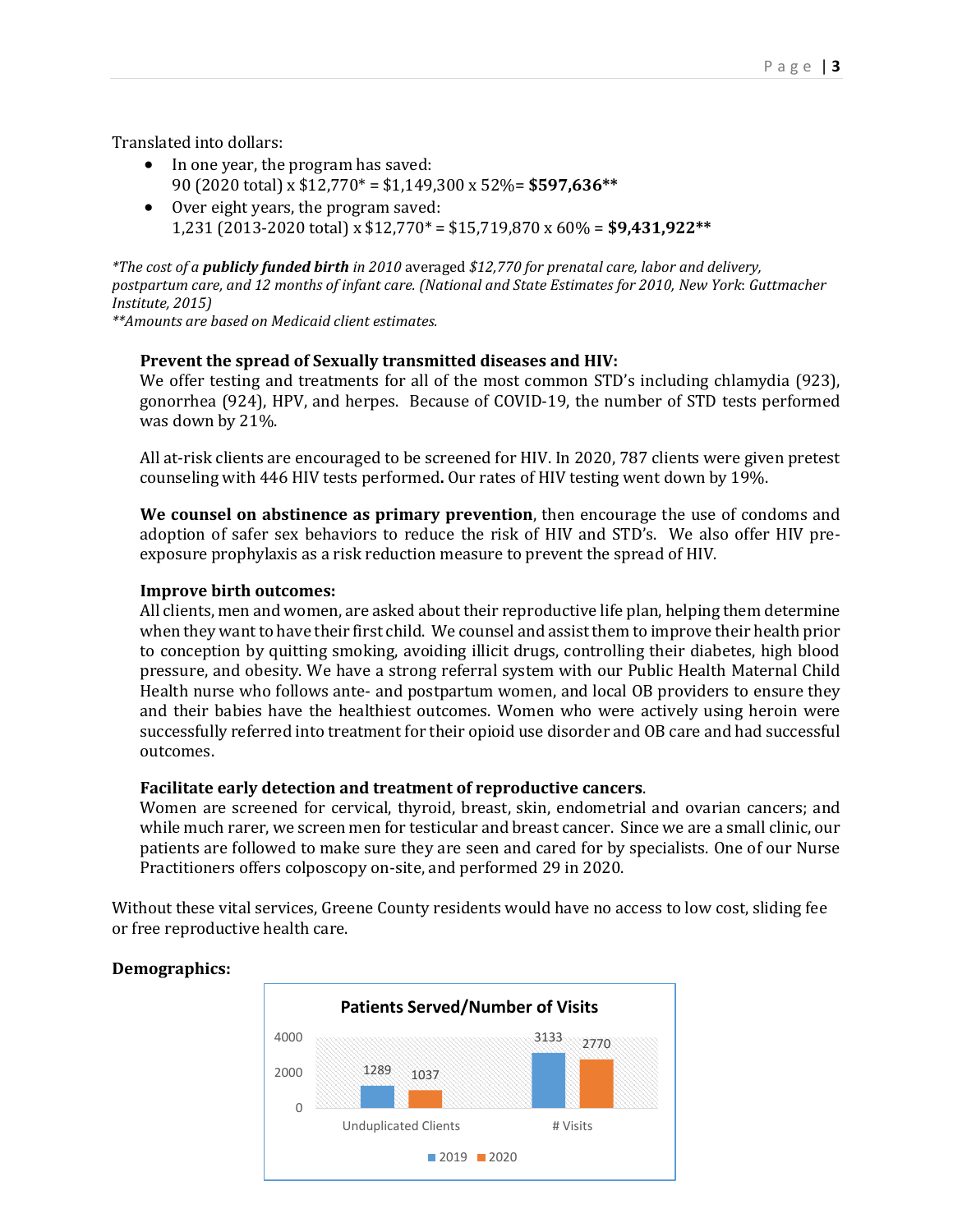



While grant funded for Greene County, we also serve the surrounding areas.

We continue to serve those with the highest needs as required by our grant:





• Income: 44% to 69% of our clients are at or below 100% of the federal poverty level; depending on their racial identity.



#### **Educational Level**



school education.



51.8% of our clients use publicly sponsored health insurance, while 41.3% use private insurance, indicating that we are not reaching our target population.